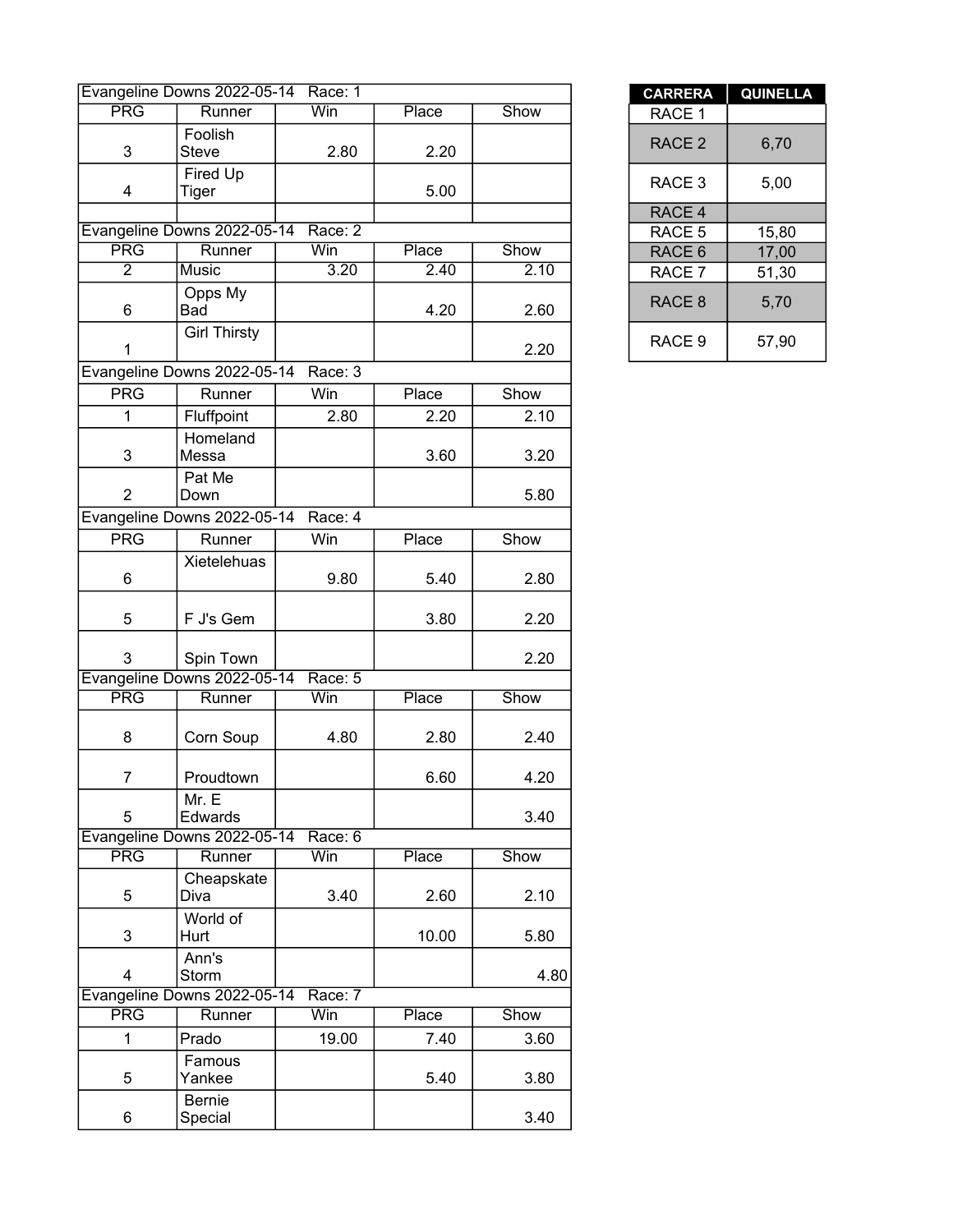|                | Evangeline Downs 2022-05-14 | Race: 8 |       |       |
|----------------|-----------------------------|---------|-------|-------|
| PRG            | Runner                      | Win     | Place | Show  |
| 1              | Henning                     | 3.80    | 2.20  | 2.20  |
|                | We Need a                   |         |       |       |
| $\overline{2}$ | Five                        |         | 3.00  | 2.60  |
| 4              | St Basil                    |         |       | 5.80  |
|                | Evangeline Downs 2022-05-14 | Race: 9 |       |       |
| <b>PRG</b>     | Runner                      | Win     | Place | Show  |
|                | Young                       |         |       |       |
| 10             | Tuscan                      | 38.60   | 17.80 | 10.40 |
|                | Fifty                       |         |       |       |
| 5              | Protection                  |         | 3.00  | 2.60  |
|                | M and M's                   |         |       |       |
| 4              | Custom                      |         |       | 4.40  |
|                |                             |         |       |       |
|                |                             |         |       |       |
|                |                             |         |       |       |
|                |                             |         |       |       |
|                |                             |         |       |       |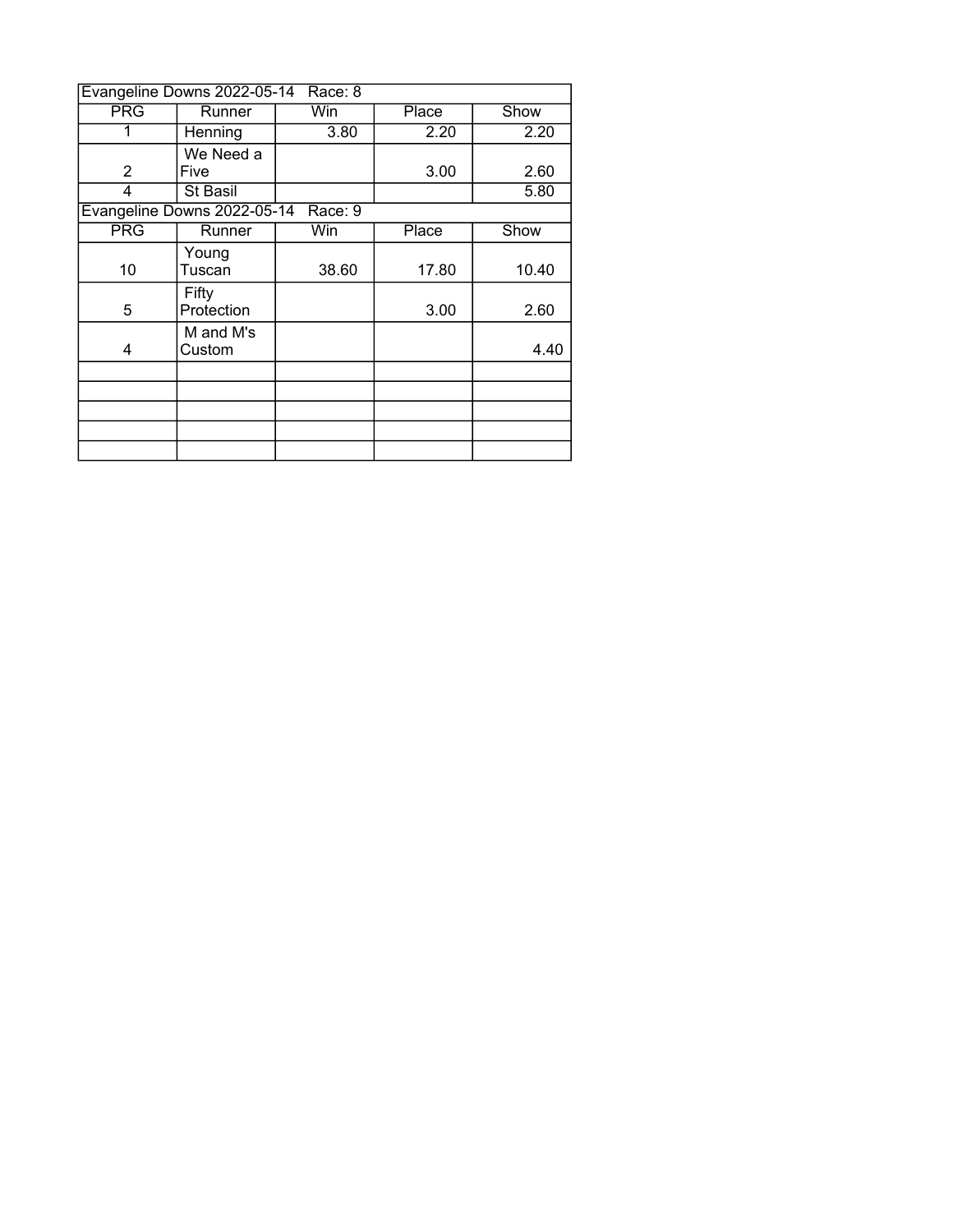| <b>SCRATCH</b>  | <b>FAVORITOS</b> |
|-----------------|------------------|
|                 |                  |
|                 |                  |
| 5               |                  |
| $\overline{c}$  |                  |
| $\overline{11}$ |                  |
| $\overline{7}$  |                  |
| 4               |                  |
| 6               |                  |
|                 |                  |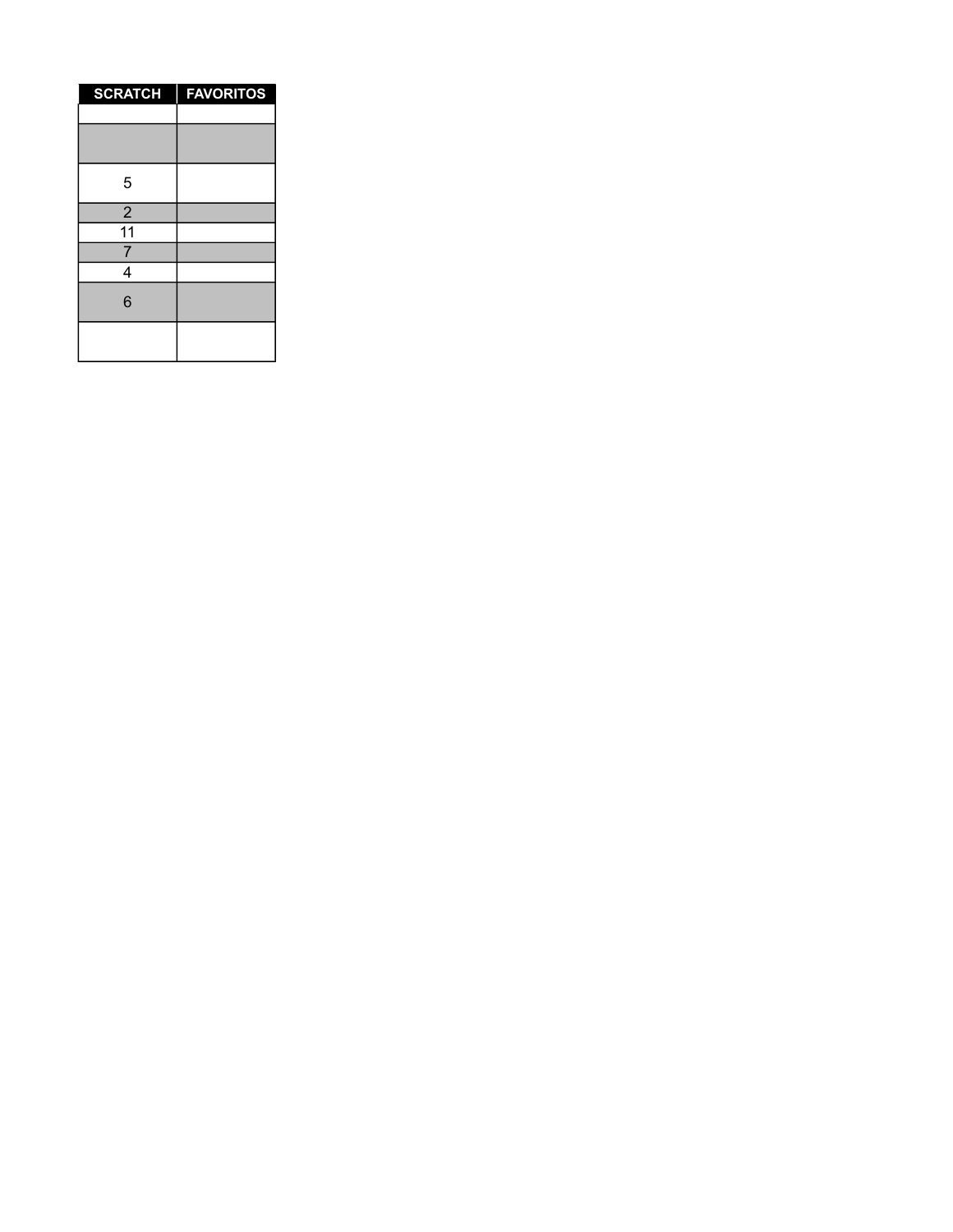

# **EVANGELINE DOWNS**

#### **sábado, maio 14, 2022**

**INFORMAÇÕES DIVULGADAS COM PROPÓSITOS UNICAMENTE ILUSTRATIVOS**

|              |   |       | <b>CARRERA/RACE 1</b> |      |                    |                     |   |        | <b>CARRERA/RACE 6</b> |         |
|--------------|---|-------|-----------------------|------|--------------------|---------------------|---|--------|-----------------------|---------|
| SUBSTITUTO:  |   | 0     | SC#                   |      |                    | <b>SUBSTITUTO:</b>  |   | 0      | <b>SC# 7</b>          |         |
|              |   |       | \$2 WIN               |      | \$2 PLACE \$2 SHOW |                     |   |        | \$2 WIN               | \$2 PLA |
| <b>WIN</b>   | 3 |       | 2.80                  | 2.20 |                    | <b>WIN</b>          | 5 |        | 3.40                  | 2.60    |
| <b>PLACE</b> | 4 |       |                       | 5.00 |                    | <b>PLACE</b>        | 3 |        |                       | 10.00   |
| <b>SHOW</b>  | 0 |       |                       |      |                    | <b>SHOW</b>         | 4 |        |                       |         |
| \$2 EXACTA   |   | 15.40 |                       |      |                    | \$2 EXACTA          |   | 35.20  | \$2 D.D.              | 9.40    |
|              |   | 0,00  |                       |      |                    | \$2 QUINIELA        |   | 17,00  | <b>\$2 PICK-3</b>     | 103.6   |
|              |   |       |                       |      |                    | <b>\$2 TRIFECTA</b> |   | 252.20 |                       |         |

|       | <b>CARRERA/RACE 1</b> |                    |                |   |         | <b>CARRERA/RACE 6</b> |           |          |
|-------|-----------------------|--------------------|----------------|---|---------|-----------------------|-----------|----------|
| 0     | SC#                   |                    | SUBSTITUTO:    |   | 0       | <b>SC# 7</b>          |           |          |
|       | \$2 WIN               | \$2 PLACE \$2 SHOW |                |   |         | \$2 WIN               | \$2 PLACE | \$2 SHOW |
|       | 2.80                  | 2.20               | <b>WIN</b>     | 5 |         | 3.40                  | 2.60      | 2.10     |
|       |                       | 5.00               | <b>PLACE</b>   | 3 |         |                       | 10.00     | 5.80     |
|       |                       |                    | <b>SHOW</b>    | 4 |         |                       |           | 4.80     |
| 15.40 |                       |                    | \$2 EXACTA     |   | 35.20   | \$2 D.D.              | 9.40      |          |
| 0.00  |                       |                    | \$2 QUINIELA   |   | 17,00   | <b>\$2 PICK-3</b>     | 103.60    |          |
|       |                       |                    | \$2 TRIFECTA   |   | 252.20  |                       |           |          |
|       |                       |                    | \$2 SUPERFECTA |   | 5/3/4/1 |                       |           | 1164.60  |

|                    |   |         | <b>CARRERA/RACE 2</b> |           |          |                    |   | <b>CARRERA/RACE 7</b> |                   |               |         |
|--------------------|---|---------|-----------------------|-----------|----------|--------------------|---|-----------------------|-------------------|---------------|---------|
| <b>SUBSTITUTO:</b> |   | 0       | SC#                   |           |          | <b>SUBSTITUTO:</b> |   | 0                     | <b>SC# 4</b>      |               |         |
|                    |   |         | \$2 WIN               | \$2 PLACE | \$2 SHOW |                    |   |                       | \$2 WIN           | \$2 PLACE \$2 |         |
| <b>WIN</b>         | 2 |         | 3.20                  | 2.40      | 2.10     | <b>WIN</b>         |   |                       | 19.00             | 7.40          | 3       |
| <b>PLACE</b>       | 6 |         |                       | 4.20      | 2.60     | <b>PLACE</b>       | 5 |                       |                   | 5.40          | 3       |
| <b>SHOW</b>        |   |         |                       |           | 2.20     | <b>SHOW</b>        | 6 |                       |                   |               | 3       |
| \$2 EXACTA         |   | 14.40   | \$2 D.D.              | 5.20      |          | \$2 EXACTA         |   | 142.00                | \$2 D.D.          | 30.60         |         |
| \$2 QUINIELA       |   | 6.70    |                       |           |          | \$2 QUINIELA       |   | 51.30                 | <b>\$2 PICK-3</b> | 116.60        |         |
| \$2 TRIFECTA       |   | 16.80   |                       |           |          | \$2 TRIFECTA       |   | 389.20                |                   |               |         |
| \$2 SUPERFECTA     |   | 2/6/1/7 |                       |           | 50.80    | \$2 SUPERFECTA     |   | 1/5/6/2               |                   |               | 1252.60 |

|                |   |       | <b>CARRERA/RACE 3</b> |                    |        |                    |   | <b>CARRERA/RACE 8</b> |                   |          |
|----------------|---|-------|-----------------------|--------------------|--------|--------------------|---|-----------------------|-------------------|----------|
| SUBSTITUTO:    |   | 0     | <b>SC# 5</b>          |                    |        | <b>SUBSTITUTO:</b> |   | 0                     | SC# 6             |          |
|                |   |       | \$2 WIN               | \$2 PLACE \$2 SHOW |        |                    |   |                       | \$2 WIN           | \$2 PLAC |
| <b>WIN</b>     |   |       | 2.80                  | 2.20               | 2.10   | <b>WIN</b>         |   |                       | 3.80              | 2.20     |
| <b>PLACE</b>   | 3 |       |                       | 3.60               | 3.20   | <b>PLACE</b>       | 2 |                       |                   | 3.00     |
| <b>SHOW</b>    | 2 |       |                       |                    | 5.80   | <b>SHOW</b>        | 4 |                       |                   |          |
| \$2 EXACTA     |   | 12.40 | \$2 D.D.              | 5.00               |        | \$2 EXACTA         |   | 6.80                  | \$2 D.D.          | 71.40    |
| \$2 QUINIELA   |   | 5.00  | <b>\$2 PICK-3</b>     | 7.40               |        | \$2 QUINIELA       |   | 5,70                  | <b>\$2 PICK-3</b> | 117.00   |
| \$2 TRIFECTA   |   | 89.00 |                       |                    |        | \$2 TRIFECTA       |   | 58.80                 |                   |          |
| \$2 SUPERFECTA |   |       | 1/3/2/7               |                    | 446.40 | \$2 SUPERFECTA     |   |                       | 1/2/4/7           |          |
|                |   |       |                       |                    |        |                    |   |                       |                   |          |

|                     |        |          |         |                                                                          | <b>CARRERA/RACE 9</b> |    |                                                                                    |                   |          |  |
|---------------------|--------|----------|---------|--------------------------------------------------------------------------|-----------------------|----|------------------------------------------------------------------------------------|-------------------|----------|--|
| SUBSTITUTO:         | 0      |          |         |                                                                          |                       |    | 0                                                                                  | SC#               |          |  |
|                     |        | \$2 WIN  |         | \$2 SHOW                                                                 |                       |    |                                                                                    | \$2 WIN           | \$2 PLAC |  |
| 6                   |        | 9.80     | 5.40    | 2.80                                                                     | <b>WIN</b>            | 10 |                                                                                    | 38.60             | 17.80    |  |
| 5                   |        |          | 3.80    | 2.20                                                                     | <b>PLACE</b>          | 5  |                                                                                    |                   | 3.00     |  |
| 3                   |        |          |         | 2.20                                                                     | <b>SHOW</b>           | 4  |                                                                                    |                   |          |  |
| \$2 EXACTA          | 41.60  | \$2 D.D. | 11.60   |                                                                          |                       |    | 94.60                                                                              | \$2 D.D.          | 73.00    |  |
| \$2 QUINIELA        | 0.00   |          | 39.80   |                                                                          |                       |    | 57,90                                                                              | <b>\$2 PICK-3</b> | 1118.20  |  |
| <b>\$2 TRIFECTA</b> | 124.60 |          | 61.40   |                                                                          |                       |    | 749.60                                                                             | \$2 PICK-4        | 2119.80  |  |
| \$2 SUPERFECTA      |        |          |         |                                                                          |                       |    |                                                                                    |                   | 3        |  |
|                     |        |          | 6/5/3/4 | <b>CARRERA/RACE 4</b><br>SC# 2<br><b>\$2 PICK-3</b><br><b>\$2 PICK-4</b> | \$2 PLACE<br>141.40   |    | <b>SUBSTITUTO:</b><br>\$2 EXACTA<br>\$2 QUINIELA<br>\$2 TRIFECTA<br>\$2 SUPERFECTA |                   | 10/5/4/6 |  |

|                    |   |         | <b>CARRERA/RACE 5</b> |                    |      |  |
|--------------------|---|---------|-----------------------|--------------------|------|--|
| <b>SUBSTITUTO:</b> |   | 0       | SC# 11                |                    |      |  |
|                    |   |         | \$2 WIN               | \$2 PLACE \$2 SHOW |      |  |
| <b>WIN</b>         | 8 |         | 4.80                  | 2.80               | 2.40 |  |
| <b>PLACE</b>       | 7 |         |                       | 6.60               | 4.20 |  |
| <b>SHOW</b>        | 5 |         |                       |                    | 3.40 |  |
| \$2 EXACTA         |   | 31.80   | \$2 D.D.              | 47.60              |      |  |
| \$2 QUINIELA       |   | 15,80   | <b>\$2 PICK-3</b>     | 46.60              |      |  |
| \$2 TRIFECTA       |   | 110.60  |                       |                    |      |  |
| \$2 SUPERFECTA     |   | 8/7/5/3 |                       | 374.40             |      |  |

| <b>CARRERA/RACE 2</b> |          |                    |       |                    |   |         | <b>CARRERA/RACE 7</b> |           |          |  |
|-----------------------|----------|--------------------|-------|--------------------|---|---------|-----------------------|-----------|----------|--|
| 0                     | SC#      |                    |       | <b>SUBSTITUTO:</b> |   | 0       | <b>SC# 4</b>          |           |          |  |
|                       | \$2 WIN  | \$2 PLACE \$2 SHOW |       |                    |   |         | \$2 WIN               | \$2 PLACE | \$2 SHOW |  |
|                       | 3.20     | 2.40               | 2.10  | <b>WIN</b>         |   |         | 19.00                 | 7.40      | 3.60     |  |
|                       |          | 4.20               | 2.60  | <b>PLACE</b>       | 5 |         |                       | 5.40      | 3.80     |  |
|                       |          |                    | 2.20  | <b>SHOW</b>        | 6 |         |                       |           | 3.40     |  |
| 14.40                 | \$2 D.D. | 5.20               |       | \$2 EXACTA         |   | 142.00  | \$2 D.D.              | 30.60     |          |  |
| 6,70                  |          |                    |       | \$2 QUINIELA       |   | 51,30   | <b>\$2 PICK-3</b>     | 116.60    |          |  |
| 16.80                 |          |                    |       | \$2 TRIFECTA       |   | 389.20  |                       |           |          |  |
| 2/6/1/7               |          |                    | 50.80 | \$2 SUPERFECTA     |   | 1/5/6/2 |                       |           | 1252.60  |  |
|                       |          |                    |       |                    |   |         |                       |           |          |  |

|       | <b>CARRERA/RACE 3</b> |                    |        |                |   |         | <b>CARRERA/RACE 8</b> |           |          |
|-------|-----------------------|--------------------|--------|----------------|---|---------|-----------------------|-----------|----------|
| 0     | <b>SC# 5</b>          |                    |        | SUBSTITUTO:    |   | 0       | SC# 6                 |           |          |
|       | \$2 WIN               | \$2 PLACE \$2 SHOW |        |                |   |         | \$2 WIN               | \$2 PLACE | \$2 SHOW |
|       | 2.80                  | 2.20               | 2.10   | <b>WIN</b>     | 1 |         | 3.80                  | 2.20      | 2.20     |
|       |                       | 3.60               | 3.20   | <b>PLACE</b>   | 2 |         |                       | 3.00      | 2.60     |
|       |                       |                    | 5.80   | <b>SHOW</b>    | 4 |         |                       |           | 5.80     |
| 12.40 | \$2 D.D.              | 5.00               |        | \$2 EXACTA     |   | 6.80    | \$2 D.D.              | 71.40     |          |
| 5.00  | <b>\$2 PICK-3</b>     | 7.40               |        | \$2 QUINIELA   |   | 5,70    | <b>\$2 PICK-3</b>     | 117.00    |          |
| 39.00 |                       |                    |        | \$2 TRIFECTA   |   | 58.80   |                       |           |          |
|       | 1/3/2/7               |                    | 446.40 | \$2 SUPERFECTA |   | 1/2/4/7 |                       |           | 194.60   |

| <b>CARRERA/RACE 4</b> |                   |                    |        |                |    |          | <b>CARRERA/RACE 9</b> |           |          |
|-----------------------|-------------------|--------------------|--------|----------------|----|----------|-----------------------|-----------|----------|
| 0                     | <b>SC# 2</b>      |                    |        | SUBSTITUTO:    |    | 0        | SC#                   |           |          |
|                       | \$2 WIN           | \$2 PLACE \$2 SHOW |        |                |    |          | \$2 WIN               | \$2 PLACE | \$2 SHOW |
|                       | 9.80              | 5.40               | 2.80   | <b>WIN</b>     | 10 |          | 38.60                 | 17.80     | 10.40    |
|                       |                   | 3.80               | 2.20   | <b>PLACE</b>   | 5  |          |                       | 3.00      | 2.60     |
|                       |                   |                    | 2.20   | <b>SHOW</b>    | 4  |          |                       |           | 4.40     |
| 11.60                 | \$2 D.D.          | 11.60              |        | \$2 EXACTA     |    | 94.60    | \$2 D.D.              | 73.00     |          |
| 0,00                  | <b>\$2 PICK-3</b> | 39.80              |        | \$2 QUINIELA   |    | 57,90    | <b>\$2 PICK-3</b>     | 1118.20   |          |
| 24.60                 | <b>\$2 PICK-4</b> | 61.40              |        | \$2 TRIFECTA   |    | 749.60   | \$2 PICK-4            | 2119.80   |          |
| 6/5/3/4               |                   |                    | 141.40 | \$2 SUPERFECTA |    | 10/5/4/6 |                       |           | 3002.00  |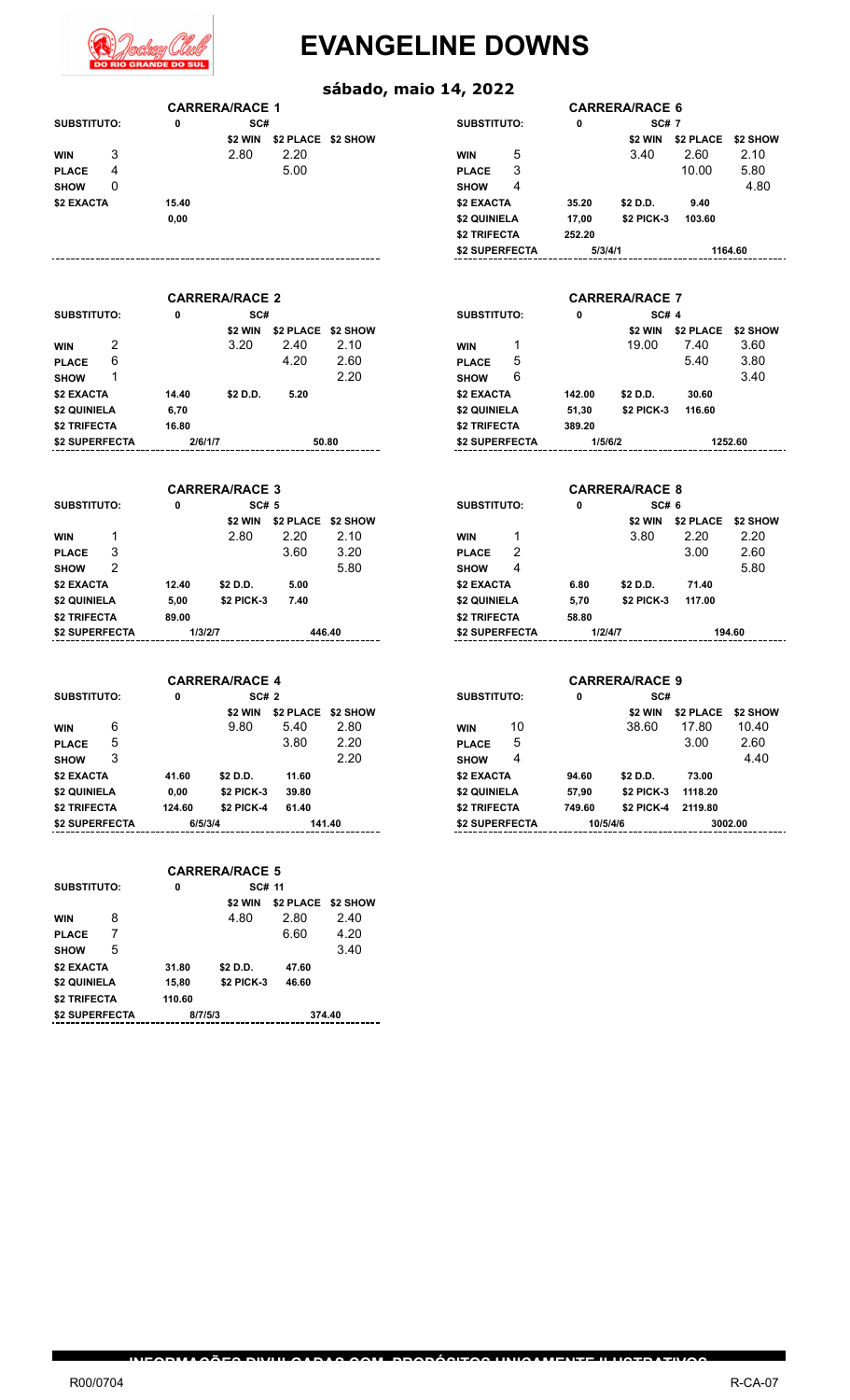Câtiente

**EVANGELINE DOWNS**

# **PICK FIVE**

**sábado, maio 14, 2022**

| <b>CARRERA</b><br><b>RACE NUMBER</b> | <b>GANADOR</b><br><b>WINNER</b> | <b>RETIRADOS</b><br><b>SCRATCHES</b> | <b>FAVORITO DE</b><br><b>TRACK FAVORITE</b> |
|--------------------------------------|---------------------------------|--------------------------------------|---------------------------------------------|
|                                      | 3                               |                                      |                                             |
| $\overline{2}$                       | $\overline{2}$                  |                                      |                                             |
| 3                                    | 1                               | 5                                    |                                             |
| $\boldsymbol{\varDelta}$             | 6                               | $\overline{2}$                       |                                             |
| 5                                    | 8                               | 11                                   |                                             |
| 6                                    | 5                               |                                      |                                             |
|                                      | $\overline{1}$                  |                                      |                                             |
| 8                                    | 1                               | 6                                    |                                             |
| 9                                    | 10                              |                                      |                                             |
| 10                                   |                                 |                                      |                                             |

| <b>BOLSA / POOL</b> | <b>RESERVA / CARRYOVER</b> |
|---------------------|----------------------------|
| \$0.00              |                            |

| <b>BOLETOS GANADORES</b> |                      |              |  | <b>WINNER TICKETS</b> |
|--------------------------|----------------------|--------------|--|-----------------------|
| CON / WITH               | <b>HIP. / TRACKS</b> | <b>BOOKS</b> |  |                       |
| 5/5                      |                      |              |  | \$0,00                |
|                          |                      |              |  |                       |

**SOLAMENTE PARA INFORMACION / FOR INFORMATION ONLY SOLAMENTE PARA INFORMACION / FOR INFORMATION ONLY**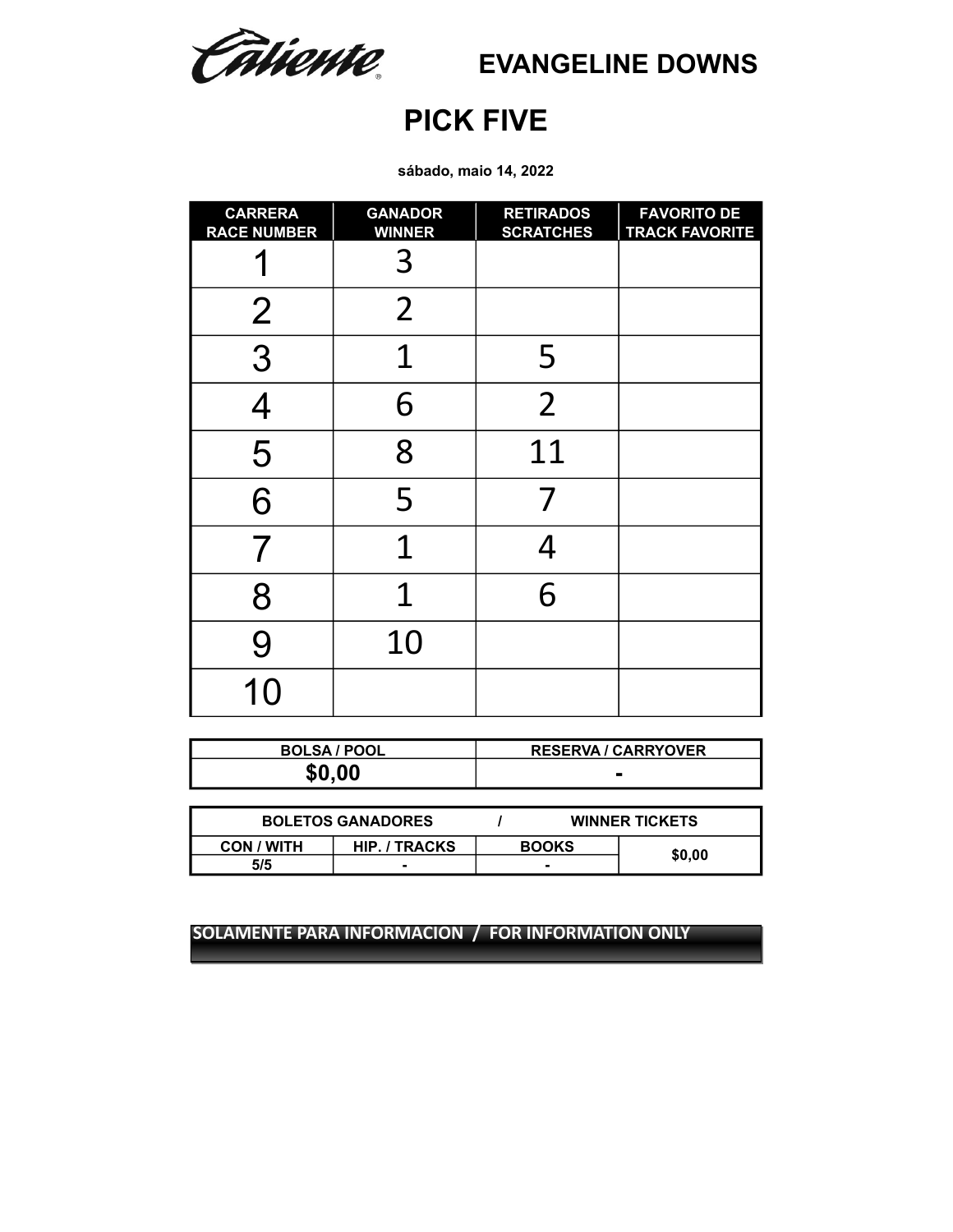Câtiente

**EVANGELINE DOWNS**

## **PICK FIVE**

**sábado, maio 14, 2022**

| <b>CARRERA</b><br><b>RACE NUMBER</b> | <b>GANADOR</b><br><b>WINNER</b> | <b>RETIRADOS</b><br><b>SCRATCHES</b> | <b>FAVORITO DE</b><br><b>TRACK FAVORITE</b> |
|--------------------------------------|---------------------------------|--------------------------------------|---------------------------------------------|
|                                      | 3                               |                                      |                                             |
| $\overline{2}$                       | $\overline{2}$                  | ( )                                  |                                             |
| 3                                    | 1                               | 5                                    |                                             |
| $\overline{4}$                       | 6                               | $\overline{2}$                       |                                             |
| 5                                    | 8                               | 11                                   |                                             |
| 6                                    | 5                               |                                      |                                             |
|                                      | 1                               |                                      |                                             |
| 8                                    | 1                               | 6                                    |                                             |
| 9                                    | 10                              |                                      |                                             |
| 10                                   | Π                               |                                      |                                             |

| <b>BOLSA / POOL</b> | <b>RESERVA / CARRYOVER</b> |
|---------------------|----------------------------|
|                     |                            |

|                   | <b>BOLETOS GANADORES</b> |              | <b>WINNER TICKETS</b> |
|-------------------|--------------------------|--------------|-----------------------|
| <b>CON / WITH</b> | <b>HIP. / TRACKS</b>     | <b>BOOKS</b> |                       |
| 5/5               |                          |              |                       |

**SOLAMENTE PARA INFORMACION / FOR INFORMATION ONLY**